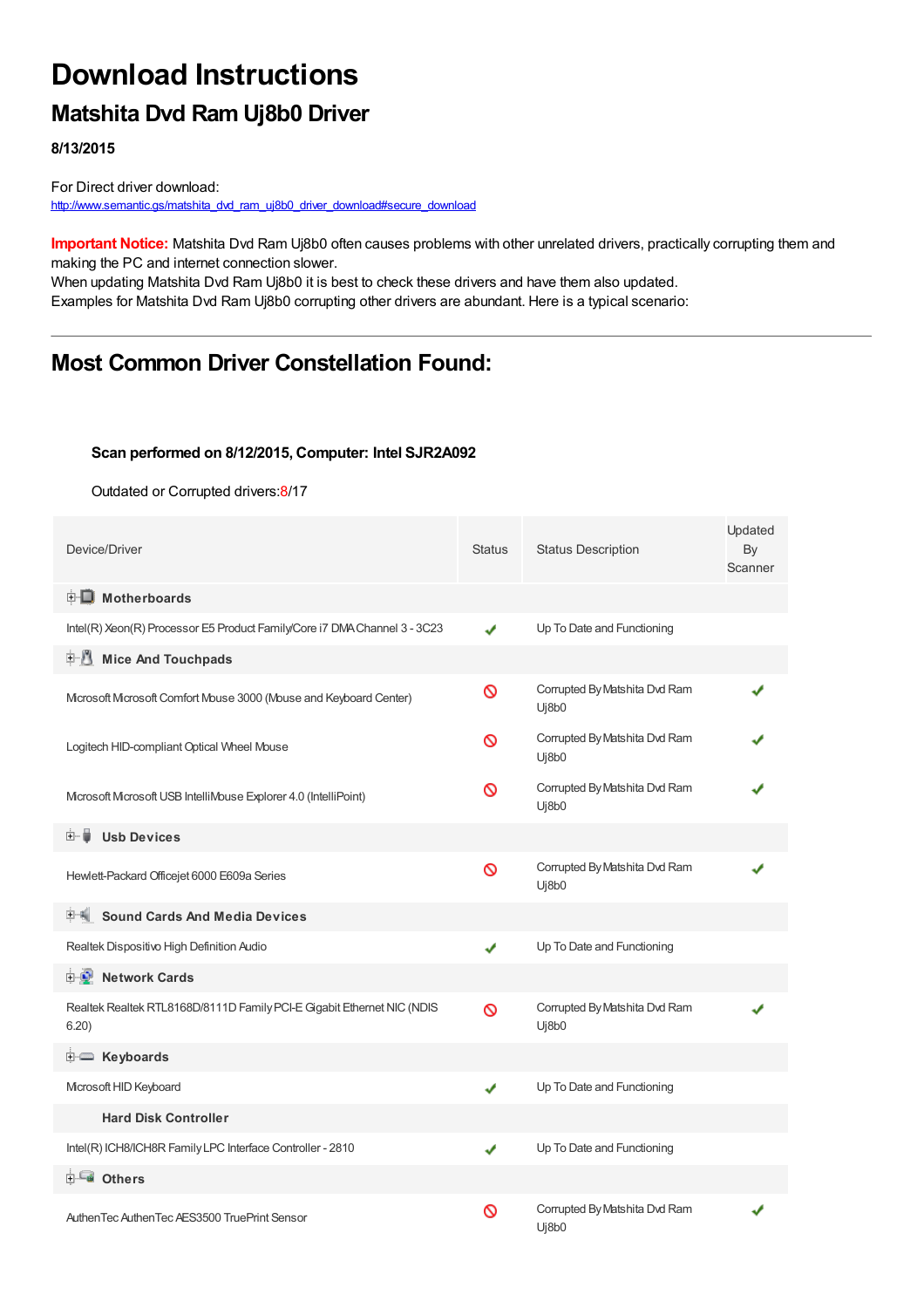| Point Grey Research Texas Instruments OHCI-konformer IEEE 1394-<br>Hostcontroller | ✔            | Up To Date and Functioning             |  |
|-----------------------------------------------------------------------------------|--------------|----------------------------------------|--|
| <b>Cameras, Webcams And Scanners</b><br>由心                                        |              |                                        |  |
| Intel Canon EOS 500D                                                              | ✔            | Up To Date and Functioning             |  |
| Video Cards                                                                       |              |                                        |  |
| ATI RADEON X300 Series Secondary                                                  | Ø            | Corrupted By Matshita Dvd Ram<br>Uj8b0 |  |
| <b>E</b> Input Devices                                                            |              |                                        |  |
| Logitech Logitech WingMan Formula (ADI)                                           | ✔            | Up To Date and Functioning             |  |
| <b>E-T</b> Port Devices                                                           |              |                                        |  |
| hspa Modem Application1 port (COM4)                                               | Ø            | Corrupted By Matshita Dvd Ram<br>Uj8b0 |  |
| <b>Monitors</b><br>中…                                                             |              |                                        |  |
| Sony Digital Flat Panel (1024x768)                                                | $\checkmark$ | Up To Date and Functioning             |  |
| <b>E</b> Mobile Phones And Portable Devices                                       |              |                                        |  |
| <b>Acer NOKIA</b>                                                                 | J            | Up To Date and Functioning             |  |

# **Matshita Dvd Ram Uj8b0 Driver Models:**

| <b>Driver Model</b>                             | <b>Original</b><br><b>Upload Date</b> | Last<br><b>Modification</b> | <b>Driver File</b>                       | <b>File</b><br><b>Size</b> | <b>Most Compatible</b><br><b>Computer Model</b>           | <b>Availabilty To</b><br><b>Scanner</b> |
|-------------------------------------------------|---------------------------------------|-----------------------------|------------------------------------------|----------------------------|-----------------------------------------------------------|-----------------------------------------|
| Matshita Dvd Ram Uj8b0<br>Q71.1620              | 9/29/2014                             | 8/10/2015                   | $-q71.1620$ .exe                         |                            | 152kb Panasonic CF-52PFNBVQP,                             | ✔                                       |
| Matshita Dvd Ram Uj8b0 8/2/2014<br>2.11.1728    |                                       | 8/3/2015                    | matshita_dvd_ram_uj8b0-<br>2.11.1728.exe |                            | 144kb HPHPE-350es,                                        | ✔                                       |
| Matshita Dvd Ram Uj8b0 8/17/2014<br>31.181.12.1 |                                       | 8/7/2015                    | gap-31.181.12.1.exe                      |                            | 218kb Sony VGN-TZ35AN,                                    |                                         |
| Matshita Dvd Ram Uj8b0 8/7/2014<br>832.186      |                                       | 8/8/2015                    | matshita dvd ram uj8b0-<br>832.186.exe   |                            | 101kb HPFK861AA-AB0 a6625tw,                              |                                         |
| Matshita Dvd Ram Uj8b0 9/1/2014<br>T1.10780     |                                       | 8/6/2015                    | matshita dvd ram uj8b0-<br>t1.10780.exe  |                            | 141kb HPD7218S-ABA 554Y,                                  |                                         |
| Matshita Dvd Ram Uj8b0 7/26/2014<br>32.107      |                                       | 8/6/2015                    | oyvdbcgc-32.107.exe                      |                            | 33kb HPWX217AV-ABA MS230z,                                |                                         |
| Matshita Dvd Ram Uj8b0 12/30/2014<br>N24063     |                                       | 8/6/2015                    | matshita dvd ram uj8b0-<br>n24063.exe    |                            | 167kb Sony VGN-BZ13XN,                                    | ✔                                       |
| Matshita Dvd Ram Uj8b0 12/4/2014<br>Y81.1983    |                                       | 8/7/2015                    | matshita dvd ram uj8b0-<br>y81.1983.exe  | 76kb                       | Compaq PX629AA-ABU SR1429UK<br>GB520.                     |                                         |
| Matshita Dvd Ram Uj8b0 11/15/2014<br>63363      |                                       | 8/8/2015                    | pfyafuya-63363.exe                       |                            | 169kb Lenovo 2999A32,                                     |                                         |
| Matshita Dvd Ram Uj8b0 9/4/2014<br>30233        |                                       | 8/4/2015                    | matshita_dvd_ram_uj8b0-<br>30233.exe     |                            | 173kb IBM81838HJ,                                         |                                         |
| Matshita Dvd Ram Uj8b0 12/28/2014<br>O1.11.1888 |                                       | 8/10/2015                   | v-o1.11.1888.exe                         |                            | 211kb HPHP ProBook 4520s,                                 |                                         |
| Matshita Dvd Ram Uj8b0 11/8/2014<br>B40689      |                                       | 8/6/2015                    | matshita dvd ram uj8b0-<br>b40689.exe    | 94kb                       | NEC PC-VL750CS,                                           |                                         |
| Matshita Dvd Ram Uj8b0 1/20/2015<br>20800       |                                       | 8/8/2015                    | fw-20800.exe                             |                            | 73kb HPDX2250 MT SRPKMAT,                                 | ✔                                       |
| Matshita Dvd Ram Uj8b0 1/29/2015<br>2.12947     |                                       | 8/5/2015                    | matshita_dvd_ram_uj8b0-<br>2.12947.exe   |                            | 126kb HPKY660AA-ABJ p6170jp,                              | ✔                                       |
| Matshita Dvd Ram Uj8b0 1/13/2015<br>82734       |                                       | 8/4/2015                    | matshita_dvd_ram_uj8b0-<br>82734.exe     |                            | 36kb NEC PC-GV256CLAJ,                                    |                                         |
| Matshita Dvd Ram Uj8b0 7/25/2014<br>Q2846       |                                       | 8/2/2015                    | matshita_dvd_ram_uj8b0-<br>q2846.exe     | 199kb                      | <b>HP Compag Presario A900</b><br>KU048EA#ABENotebook PC, |                                         |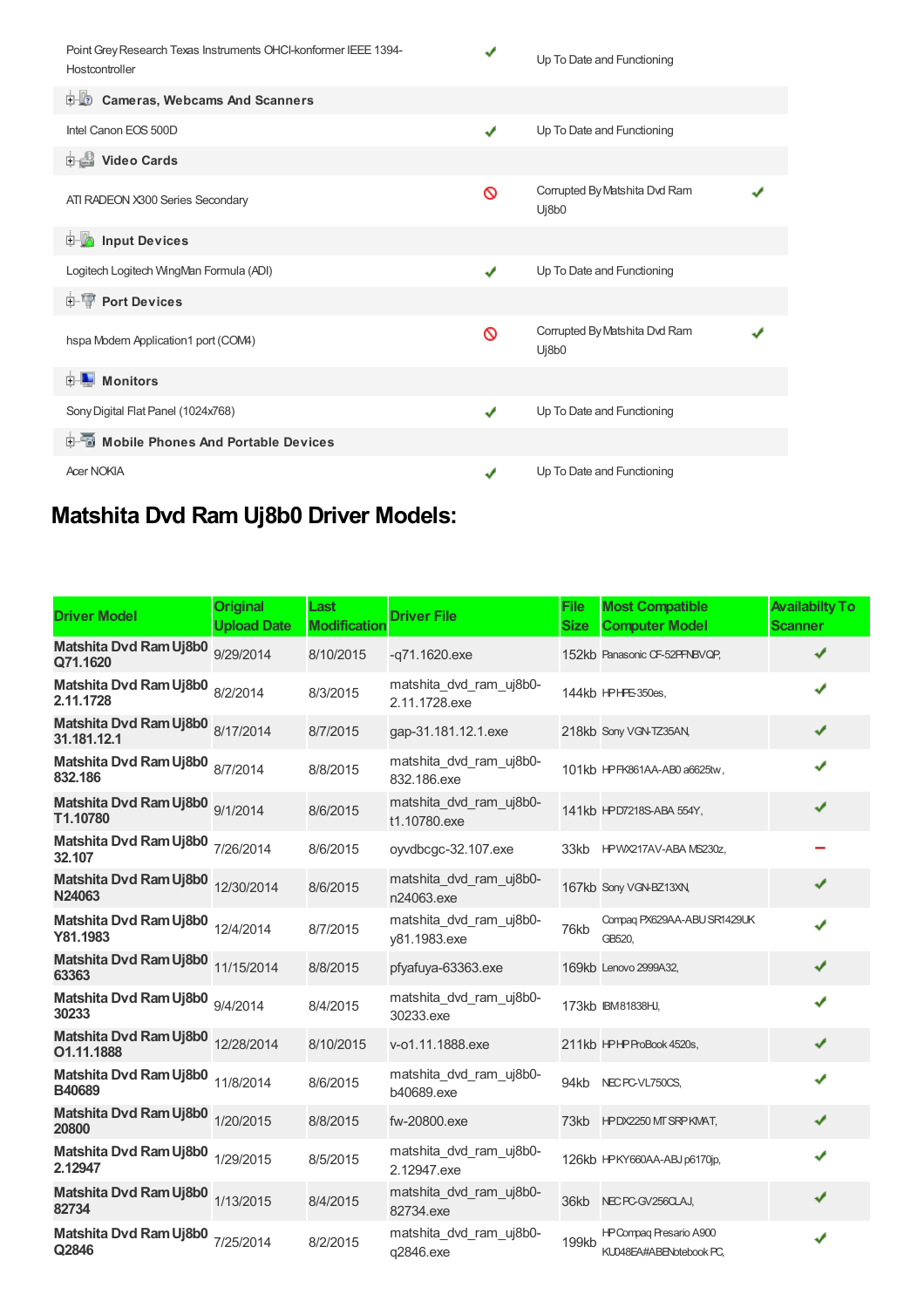| Matshita Dvd Ram Uj8b0 1/23/2015<br>R70907       | 8/8/2015  | matshita_dvd_ram_uj8b0-<br>r70907.exe       |      | 162kb IBM6830TBG,                     | ✔ |
|--------------------------------------------------|-----------|---------------------------------------------|------|---------------------------------------|---|
| Matshita Dvd Ram Uj8b0 7/31/2014<br>32699        | 8/7/2015  | matshita_dvd_ram_uj8b0-<br>32699.exe        |      | 76kb LGR380-AP6BK,                    | ✔ |
| Matshita Dvd Ram Uj8b0 8/21/2014<br>F2.12088     | 8/9/2015  | matshita_dvd_ram_uj8b0-<br>f2.12088.exe     |      | 172kb Medion X781X/X782X,             | ✔ |
| Matshita Dvd Ram Uj8b0 9/22/2014<br><b>B3936</b> | 8/6/2015  | matshita_dvd_ram_uj8b0-<br><b>b3936.exe</b> | 54kb | Dell Pow erEdge R905,                 | ✔ |
| Matshita Dvd Ram Uj8b0 2/1/2015<br>80428         | 8/4/2015  | matshita_dvd_ram_uj8b0-<br>80428.exe        |      | 93kb HPHPCompag 6715b,                | ✔ |
| Matshita Dvd Ram Uj8b0 8/15/2014<br>H2232.17     | 8/4/2015  | matshita_dvd_ram_uj8b0-<br>h2232.17.exe     |      | 153kb HPRfrb h8-1100z,                | ✔ |
| Matshita Dvd Ram Uj8b0 1/14/2015<br>1.13372.1    | 8/1/2015  | wkb-1.13372.1.exe                           |      | 73kb Packard Bell Easynote Butterfly, | ✔ |
| Matshita Dvd Ram Uj8b0 12/30/2014<br>E73447      | 8/9/2015  | matshita_dvd_ram_uj8b0-<br>e73447.exe       |      | 198kb Biostar TForce 550,             | ✔ |
| Matshita Dvd Ram Uj8b0 10/9/2014<br>21.1303      | 8/8/2015  | matshita_dvd_ram_uj8b0-<br>21.1303.exe      |      | 23kb Sony VGN-FW26G_B,                | ✔ |
| Matshita Dvd Ram Uj8b0 11/24/2014<br>O30708      | 8/8/2015  | wifzfqkx-o30708.exe                         |      | 102kb Sony VPOEF22FX,                 | ✔ |
| Matshita Dvd Ram Uj8b0 8/8/2014<br>72882.1       | 8/3/2015  | rswuhyxh-72882.1.exe                        | 47kb | Dell Pow erEdge 1600SC,               | ✔ |
| Matshita Dvd Ram Uj8b0 7/28/2014<br>3281.11.1    | 8/6/2015  | matshita_dvd_ram_uj8b0-<br>3281.11.1.exe    | 20kb | Compaq VT590AA-ABMCQ2404LA,           | ✔ |
| Matshita Dvd Ram Uj8b0 8/5/2014<br>M2.11.1646    | 8/10/2015 | matshita_dvd_ram_uj8b0-<br>m2.11.1646.exe   |      | 200kb HP23-c010,                      | ✔ |
| Matshita Dvd Ram Uj8b0 12/28/2014<br>41.1921.1   | 8/3/2015  | matshita_dvd_ram_uj8b0-<br>41.1921.1.exe    |      | 106kb Sony VPOEC2E9E,                 | ✔ |
| Matshita Dvd Ram Uj8b0 8/19/2014<br>73230        | 8/5/2015  | matshita_dvd_ram_uj8b0-<br>73230.exe        |      | 174kb M&A E10IS,                      | ✔ |
| Matshita Dvd Ram Uj8b0 11/7/2014<br>2.12991.1    | 8/10/2015 | matshita dvd ram uj8b0-<br>2.12991.1.exe    |      | 86kb Sony VGN-UX90S,                  | ✔ |
| Matshita Dvd Ram Uj8b0 7/26/2014<br>1.12476      | 8/9/2015  | matshita_dvd_ram_uj8b0-<br>1.12476.exe      |      | 126kb ASUS K50IJ,                     |   |
| Matshita Dvd Ram Uj8b0 12/7/2014<br>J72399       | 8/4/2015  | -j72399.exe                                 |      | 118kb HPVN294AA-UUZ p6210ch,          |   |
| Matshita Dvd Ram Uj8b0 9/21/2014<br>60762.1      | 8/6/2015  | matshita_dvd_ram_uj8b0-<br>60762.1.exe      |      | 71kb HPS5-1445b,                      | ✔ |
| Matshita Dvd Ram Uj8b0 8/2/2014<br>8021.11.1     | 8/9/2015  | aplpucrm-8021.11.1.exe                      |      | 117kb Compaq NY574AA-ABM CQ5205LA,    | ✔ |
| Matshita Dvd Ram Uj8b0 8/11/2014<br>31.1008      | 8/4/2015  | matshita_dvd_ram_uj8b0-<br>31.1008.exe      |      | 201kb HP Compaq 615,                  | ✔ |
| Matshita Dvd Ram Uj8b0 1/27/2015<br>1.1327       | 8/3/2015  | matshita_dvd_ram_uj8b0-<br>1.1327.exe       |      | 44kb Sony VGN-FJ78SP W.               | ✔ |
| Matshita Dvd Ram Uj8b0 1/15/2015<br>60392        | 8/3/2015  | matshita_dvd_ram_uj8b0-<br>60392.exe        |      | 198kb Sony VGN-BX760P,                | ✔ |
| Matshita Dvd Ram Uj8b0 1/25/2015<br>82778        | 8/6/2015  | matshita_dvd_ram_uj8b0-<br>82778.exe        | 80kb | <b>IBM81412EG,</b>                    | ✔ |
| Matshita Dvd Ram Uj8b0 8/27/2014<br>N72377       | 8/7/2015  | cksgf-n72377.exe                            |      | 25kb HPKC707AA-ABEm9079.es,           | ✔ |
| Matshita Dvd Ram Uj8b0 11/5/2014<br>32322        | 8/6/2015  | matshita_dvd_ram_uj8b0-<br>32322.exe        |      | 190kb IBM2373X1E                      | ✔ |
| Matshita Dvd Ram Uj8b0 10/31/2014<br>B3302.10    | 8/3/2015  | $-b3302.10$ .exe                            |      | 154kb Sony VGN-TX72B B,               | ✔ |
| Matshita Dvd Ram Uj8b0 2/4/2015<br>1.11.1041.1   | 8/7/2015  | matshita_dvd_ram_uj8b0-<br>1.11.1041.1.exe  |      | 206kb Notebook MM2300,                | ✔ |
| Matshita Dvd Ram Uj8b0 9/3/2014<br>1.10296       | 8/9/2015  | matshita_dvd_ram_uj8b0-<br>1.10296.exe      |      | 58kb HPVS165AA-UUWs5270sc,            | ✔ |
| Matshita Dvd Ram Uj8b0 9/10/2014<br>249          | 8/9/2015  | znkbzv-249.exe                              |      | 100kb Dimotion PCDBS44H,              | ✔ |
| Matshita Dvd Ram Uj8b0                           | Q/R/2015  | $kmmark$ d northern $m$                     |      | AOISH NECEC MAGON / DZED              |   |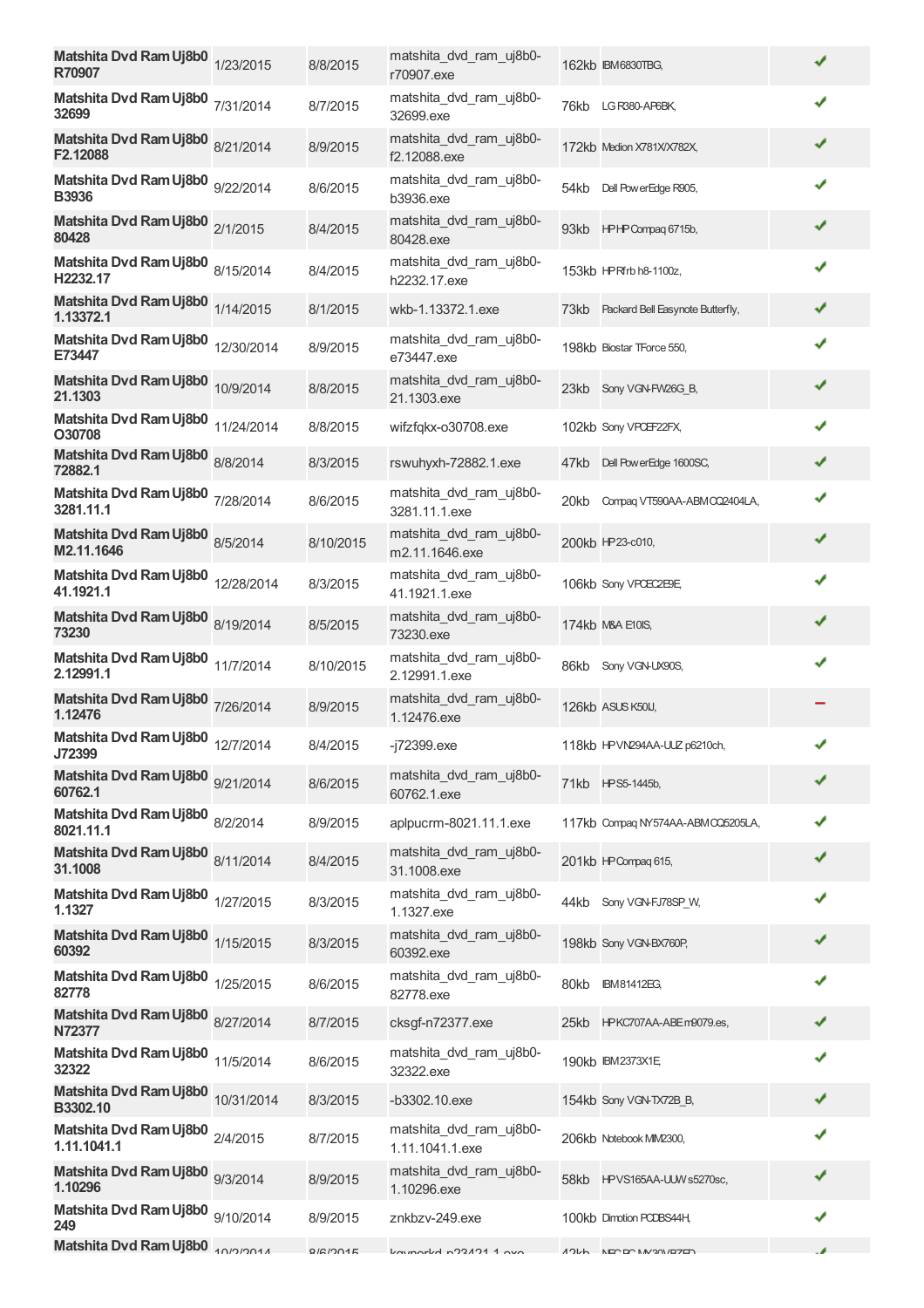### **Typical Driver constellation for scanned computers:**

### **Data derived from 1200 scans made on these 619 computers from 1/27/2015 to 7/31/2015:**

Sony VPCEB33FG, Sony SVE15136CNS, Sony VGN-CS190N, HP PX612AA-ABFt3024.f, Lenovo 9482W86, HP H9-1390ef, HP Pavilion zv5000, Toshiba Dynabook T350/34BCS, IBMThinkPad R51, VOYAGEURPC Warranty06/23/2014, SonyVGN-NS160D, Fujitsu FMVA54EW, IBMSystem x3200 M3 -[7328K3G, SonyVPCF132FX,HP HP EliteBook 8540w, Seneca PRO157094, Advent DT1404, IBM621910U, IBM1872W5A, NEC PC-VY26AEZ78, Everex Everex StepNote SR Series, Gateway SX2360, Toshiba Satellite C850D-DSK, SonyVGN-P50\_G, SonyVPCW210AB, IBMIBMSystem X3100 M4 -[2582Z6H, PanasonicCF-29NAQC9BM, SonyVPCF13D4E, Panasonic CF-29ETP20KM, Packard Bell IXTREMEMC9740,Compaq DC477A-ABAS3100NXNA111,HPFL308AA-ABDIQ512de,HPHPENVYTS17 Notebook PC, IBM682466A, Toshiba Dynabook T553/37JWB, Toshiba Satellite C850-B124, INVESTRONICA P60, HP FQ641AA-AC4 s3715b, HP KN458AA-ABT a6450.is, HP PL494AA-ABH t760.be, HP Pavilion ze5300, Shuttle SB83V10, HP 700-014eg, GIADA GIADA, Packard Bell IMEDIAMCE 8010, HP HP Compaq 6715b, Gigabyte M1028, ASUS BP5275, HP P1089A-ABU 7965, IBM2373NG8, Packard Bell PACKARD BELL IMAXX7300 SP, Panasonic CF-S10DVCDP, HP P6680pt, Compaq VN458AA-UUW CQ5210SC, NEC PC-VR970MG, HP KJ325AA-ABG a6440a, HP FQ562AA-A2L m9500f, HP Pavilion ze5600, HOUTER ORO-PC, ByteSpeed ByteSpeed Laptop UT40, Toshiba Dynabook R822/WT9GS,HPKJ357AA-B14 a6310.be,NECPC-LF7506D1FL,HPCQ2803ESm,HPPresario V2000, SonyVGN-SZ76GN\_B, SonyVGN-Z90NS, Fujitsu FMDJ3A0E1, LGLE50-5B142T, IBM8086Y27, EMachines 98.Y2D7Z.CF0, HP P7-1090be, HP HP nx9010, Sony VPCEB15FA, Sony SVE1413APXB, WIPRO WSG37425W7-0012, LGS1-QP01HS, LGR405-A.CPF1E1, SonyVGN-NS20M\_S, Fujitsu D2312-C1,HPHPPAVILIONDV6000, SonyVGN-TT250N, Samsung P580,HP H9-1187,NECPC-VL750CS, WIPROWIV37455-0653,HPHPCompaq nc8000,Notebook MIM2320, SonyVGN-AW37GY\_Q, LGR510-K.A275K, IBM8177B1G, WIPRO WSG37455V-0397, SonyVPCCW21FD, SonyVPCEB15FA,HPPavilion ze5600, Toshiba Dynabook SSRX2/T9J, LGV960-UH50K, Acer TM6595, Fujitsu FMVLRD7N24, Packard Bell EASYNOTE\_MX52-B-070, IBM IBM System x3400 M2 Server -[7837AC1, Lenovo ThinkCentre M58p, Panasonic CF-29ETP20KM, Toshiba Satellite L500D, CompaqGM442AA-ABASR5125CL, SonyVGN-SZ71E\_B, Seneca Pro334980, EMachines EMachines G420, SonyVPCF13QFX,HPHPCompaq nc4010, SonyVGN-NS130AE,HPHPE-380jp, Acer TravelMate 250, ASUSESC2000G2, SonyVGN-NW120D, IBM8184RUM,Compaq RC635AA-ABFSR191FRFR630, IBMIBMeServer x3105 -[434722G,HPP6622cs, WIPROWIV37455-1090, Medion E5217,Compaq PW783AA-ACJ SR1425IL FD440, Acer Veriton Z290G, Lenovo ThinkCentre A57, MCJ 9223, Olidata IPMP-GS H57, Cybernet Manufacturing CyberMed N19, Sony VGC-RA204, Compaq Presario 734RSH US 470038-608, Gigabyte Z68MA-D2H-B3, LG E500-S.AP33T,Gigabyte H61M-USB3-B3,Gigabyte M1022E,NECPC-GV286VZAU, Acer Aspire 9810, Lenovo 3000 V100 Notebook, SonyVGN-NS20M\_S,DEPO DEPO\_VIP\_M8710, IBM818388J,HPVC758AA-ABZp6120it, PanasonicCF-19TH1H1QW, Fujitsu FMVNFE50W, Toshiba Dynabook SSLX/190DK, LGE500-S.AP22R1, MAXDATAPRO6105IW, IBMLenovo ThinkServer TD200 -[38173GG, NEC PC-VG32SZZEJ, TBD K8A8X-M, LG X130-G.A7B1E1, Toshiba Dynabook T552/47FR, Compaq PC139A-ABASR1115CL NA431, SonyPCG-GRX616SP, HP HP Compaq 4000 Pro SFFPC, IBM6221RYU, Panasonic CF-SX2KEMDP, SonyVPCCW1MFX, Compaq EV971AA-ABFSR1860FRFR620, Packard Bell IPower I9810 GE, NEC PC-LL350DD1KS, Dell OptiPlex G1 350Mbr+, Toshiba SATELLITE L850-A892, MSI VR321 Compaq GN666AA-ABMSG3102LA, HP Presario 2100, HP Pavilion G70-250CA, Transource RoadRunner NB-IH15G, HP HP Pavilion dv6-6c73ca, NEC DT000024, Sony VPCW21A7E,HPFR449AA-ABUs3621uk, Fujitsu FMVNFD70RC,HPHPPavilion dv6 VS079EA#UUW,Dimotion PCDO5V3,HPKJ379AAR-ABAa6400f, TYANS2895, IBMIBMx3850-[88632RU, HP P6740ch-m, Lenovo ThinkPad R60e, IBYTE AS471100, Sony VGN-NS21SR\_S, HPKP332AA-UUWa6441.sc, ACTION MONTANAW7HP AnabelleB Argyle M261V, NEC Express5800/54We [N8000-246, Panasonic CF-N10EYADR, ITSUM ADAX, Fujitsu FMMHB70RG, Fujitsu FMVA42CW2, Lenovo ThinkPad Edge E420, IBM IBM IntelliStation MPro -[922962J, Fujitsu FMNX95SD, MSI AS-B05011, Lenovo ThinkCentre M55p, Sony SVE1511AGJB, Sony VPCCW29FS, HP WC812AA-ABVHPE-130me,HPGB323AA-B1Ud4840.se, Toshiba Dynabook TX/66HPK, Lenovo 20B00006UK, VVIKOOVI P67 PRO, SonyVGN-FE41ZR,HPKX621AA-ABTa6553.is, HP P7478A-ABA761N, Sony VGN-TZ27LN\_B, Epson Endeavor MT7500, Compaq KJ172AA-AB4 SR5272CF, NEC Express5800/56Xe [N8000-672, IBM 8427CDU, Fujitsu LifeBook A6120, QUANMAXWB1, Compaq DW212A-UUWS6100ND SC410, HP NC896AAR-ABA a6863w, Sony VPCCA2Z0E, Panasonic CF-W7DWM07JM, PanasonicCF-S9LWEJPS,HPDM150A-ABMA320M,HPHP2133,HPHPProBook 5330m, Lenovo ThinkCentre A58,Compaq DQ193A-ABZS5300IT IT340,Dell PowerEdge 1800, Lenovo 3000 V100 Notebook, SonyVGN-FW12G\_W,Dimotion PCDBS09P, IBM26478RG,GatewayMX7337H, PanasonicCF-52GCR42AG, Sony VPCEB33FG, Lenovo ThinkPad Edge E520, NSI MS-1727, Compaq PE427A-ABU S7150UKGB420, Panasonic CF-SX3TETBR, NEC PC-GV296VZGL, Gigabyte EQ45M-S2, HP FK558AAR-ABA a6604f, Compaq PW750AA-ABF SR1428FR FR520, HP P6620jp, TRADING-PC DATASTATION ACTIV SERIES, LG R580-UAAD6BT, NEC PC-VK26MDZCE, Sony VGN-NS31S\_S, LGF1-2K39AB, HP HP Envy 6-1180ca, Fujitsu FMMB70E, Gateway GT5094j, HP HDX9400, Sony VPCF115FG, PanasonicCF-29NAQC9BM, Toshiba Dynabook BX/31L2,HPHPCompaq dc7900 Convertible Microtowe, SonyVGN-NR270N, Lenovo 7358W12, Sun Mcrosystems K85AE, ASUSR051PX, Lenovo ThinkCentre E51, HPP6-2463eo, HPP7-1102, Sony VGN-NS38M\_S, ASUS M50V, LGRD410-L.ADA3E2, HPHPPavilion dv5 Notebook PC, Fujitsu FMVXN2G52, Lenovo ThinkPad W530, Lenovo ThinkCentre M57e, HP 600-1390, HP HP Pavilion P6654Y, ARLT Computer Produkte Mr. Whisper XR3, SonySVE14A25CDB, IBM2373X1E, VIA7VTXH, HPED755AA-ABE w5180.es, Panasonic CF-52VADBYFG, Sony VGN-CR356\_L, HP Presario R4100, NEC PC-VJ25AAN6HJR9, Acer Aspire 3810TZG, Panasonic CF-C1BEAADR, Sony VGN-S5VP\_B, Lenovo 6075Y5X, NEC PC-MY26RAZ77S96, HP GG692AA-ABZ s3130.it, KOBIAN KOB746, HP HP Compaq nx6115, HP Compaq 515, Lenovo 1024AMU, Lenovo 20B00006UK, Fujitsu FMVXNLHD2A, Sony VPCW12M1E, HP NP189AA-ABA s5160f,HPHPE-400es, WIPROWIV37455-1080, SAMSUNSX20S, Packard Bell IMEDIAMC8830, Fujitsu STYLISTICQ572, Lenovo 2429B56, SonyVGN-A197VP, Fujitsu FMVF56HDWY, Lenovo 20B00006UK,Compaq DA300A-ABF6520 FR910,NECExpress5800/54We [N8000-246,NECPC-MK33LBZCE, LGR380-A.APC4BA3, Packard Bell EasyNote\_MX37-V-058NL, HPVC758AA-ABZp6120it, FICATM-Q45G, THEISTH-P925/945G7MD-8KS2HV/1024/80/Profi-Towe, Packard Bell EASYNOTE\_MX61-B-026, HP P6520ch-m, HP HP Compaq nw8000, LGA540-D, Compaq P8654S-ABAS3000VNA110, Compal HGL30C, Lenovo 4236TKK, Compaq FR664AA-ABF SR5617FR, MKROLOG S800SE-C6, Sony VGC-LB92HS, HP RX889AAR-ABA a6040, Packard Bell OneTwo L3851, HP HP ProBook 4520s, Biostar TA75MH2, HP 23d050xt, IBM2373WMV, Panasonic CF-R8EWBAAP, Lenovo 37612EG, ALFATRON SpAHX610, ARCELIK1PF-ANB586D1 MT, HPNQ983AA-ABZp6028it, Supermicro P4SAA, Lenovo 2689PZG, Sony VGN-FS35LP, EMachines M5300 Series, HP WK677AA-ABD p6315de, Fujitsu FMVA30DN, LG S525-GF4WKN, Sony VPCEA47EC, EMachines EL1330, AnabelleBSoho WN10, Lenovo 1049, LGX110-L.A7B1A2,Hercules EC-900,HPD5468AT-ABAGX768AA,HPHPCompaq 6531s, Lenovo 2752W16, HP G5115ch-m, Toshiba SATELLITE C870-181, HP P6640ch, NEC PC-LL850SG, IBM8113WM, Prosys P5P800, Toshiba Dynabook R732/39GB, Acer AT310 F1, Packard Bell EasyNote\_MT85-T-001PT, NEC PC-GV256CLAJ, Panasonic CF-74GCDDDBM, Lenovo ThinkCentre A58e, NEC PC-MY26AEZR4, Toshiba PORTEGE R600,HPHPProBook 6555b, Acer Veriton M200-Q57, Mecer X107,Dell PowerEdge 1600SC, Seneca T69968, SonyVPCEG1S1R, Acer C-VX2611G, Packard Bell EasyNote\_MT85-T-001PT,Compaq PW505AA-ABASR1410NXNA520,HPPavilion ze8500, IBM682466A, MSI VR321, Seneca Pro329919, Seneca Pro46956,DTK VistaPro 6250, Sony VPCF12YFX, HP DW225A-ABEt475.es, Medion X781X/X782X, Notebook MIM2260, Dell Precision R7610, Fujitsu FMMX92B113, Sony SVE15116FJB, Toshiba SATELLITEL850-153, Supermicro PDSG4, SonyVGN-CR313H\_B,HPXY310ES, IBM26476AG, IBMIBMSystem x3200 M2 -[643217G,HPPavilion zd7000,NEC PC-VR970MG,HP WC812AA-ABVHPE-130me, Intel D2500CC, Packard Bell ENLS44HR, Fujitsu LIFEBOOKE8310, PanasonicCF-C1BEAADR, Lenovo ThinkPad T520, NEC PC-VY16AEDAMFL2, Lenovo 7358W12, IBMThinkPad R50e, NEC PC-LS150LS1KSG, HP H8-1041, Sony VPCEC1A4E, HP Compaq nx7010, Toshiba Dynabook Satellite L45 240E/HD, VOYAGEURPC Warranty06/23/2014, HP PX688AA-B14 t3040.be, HP H9-1161ez, Toshiba SATELLITE C670-13Q, DakTech DTGW5, Notebook MIM2320, Toshiba SATELLITEC850D-117, Prosys P5P800, LGX200-L.AGFLZ, Avermedia 3150, SonyPCG-GRT815M,NECPC-VL570AD, Alienware Alienware X51, Toshiba Dynabook TV/64KWHYD,Compaq EV971AA-ABFSR1860FRFR620, Toshiba SATELLITEL875-12M, SonyVPCW217AG,HPKJ357AA-B14 a6310.be, Sony VGN-P25G\_Q,HPNM798AA-UUZIQ532ch, Shuttle Shuttle System, LGP1-5005P, Apple Macmini3,1, PanasonicCF-29LWQCZBM,HPPN089AA-ABFm1180.f,Gateway GZ7108TV, NEC KV2, HP PX617AA-ABF w5097.f, Fujitsu FMVMVS157T, Lenovo 2999A32, MouseComputer H87M-S01, HP Hp workstation xw6000, Sony SVD132100C Acer AS5737Z, Fujitsu AMLOPROV3515, Sony SVE1412ECXP, GETAC P470, MCJ AMS, Compaq PS269AA-ABU SR1360UK GB510, Toshiba Satellite T130-11U, HP HPENVY17 NOTEBOOK,HPCompaq nx5000, SonyVGN-UX91S, EMachines Emachine E725, Lenovo ThinkPad X61 Tablet,GatewayMX6627, Fujitsu AMILOLi 2732, HPPS351AA-B1Ud1260.se, WIPROWIV52K55-0051, SonyVGN-TZ330E, IBM2668WGY, IBM262842U, Toshiba DynabookQosmio T750/T8BS,HPP6-2007nl, Toshiba Dynabook MX/33KRD, Lenovo 6457WK5, IBMThinkPad T30, SonyVGN-FW190CU, SonyVGN-FW54E, Acer Veriton M688G, Toshiba Satellite C660-2KF, IBMThinkPad X41,HPPS512AA-ABAa815, ATTRILINEPROFI I80,Clevo W240BL\_W250BZ\_W270BZQ,Dell PowerEdge 4600,NECPOWERMATERD3911294AD,HPFJ470AAR-ABAm9357c, IBMThinkPad T30, ASUS BP6260, Gateway 06DT048, ASUS K50IJ, HP FQ641AA-AC4 s3715b, NEC PC-BL550DS6W, Seneca Pro70198, HP KB003AA-B14 m9180.be-a, HP GZ729AAR-ABAa6317c, Lenovo ThinkCentre A70, Compaq FR664AA-ABF SR5617FR, IBM2373NG8, Lenovo 2429BH6, HP WE166AA-ABU p6319uk, Lenovo ThinkPad Edge E330, Lenovo 43772KM,HPHPdx2000 MT,Dell PowerEdge C8220, IBM808735M,Dell Inspiron 20 Model 3048,Compaq Presario 2700EA470024-565, SonyVGN-FE41ZR, IBMThinkPad X41,HPGU508AA-B14 m9080.be, Lenovo ThinkCentre M77, Toshiba Satellite L855-S5405, Fujitsu FMVL18B, HP FL402AA-ABZ s3630it, NEC PC-LL900BD, Toshiba SATELLITE NB10t-A-103, Fujitsu FMVA42EWB, Seneca Pro38611, ASUS X200MA, Sony VGN-FW26T\_B, Medion MS-7667, Lenovo ThinkPad X1 Carbon, BOXX3DBOXXW8920, GETAC P470, Lenovo ChiefRiver Platform, Sony VGN-CR260F, IBM ThinkCentre S50, Sony VPCEB33FG, Packard Bell IMEDIA6430, IBM814338G, Toshiba SATELLITE L850-1R7, HP610-1110es, Dell Latitude 7350, Fujitsu FMMF56HDWY, NEC PC-VY20MAZ79, Supermicro X9DRW-3LN4F+/X9DRW-3TF+,HPRR455AA-ABFt3727.f, Lenovo ThinkCentre A58e, SonyVGN-FE51B\_H, PanasonicCF-30CASEZBM, IBM23731G2, Toshiba SATELLITE L850-13U, Apple IMac5,1, NEC RNF91180985, Toshiba SATELLITE PRO L770-12P, Everex Everex StepNote SR Series, Sony VGN-AW220J, MTAC 9525, Acer Aspire 5735,HPCompaq 516,HPFR561AA-ABFa6539.f, Panasonic FZ-G1AABJKMY, Lenovo ThinkPad X300, Packard Bell OneTwo M3450,NECPC-GL20ES3L6, Toshiba Dynabook CX45H, HP P6680pt, AT TRILINE PROFI 61, Packard Bell EasyNote\_F0946-U-020, NEC PC-LL770BD, Intel GrossePoint, Fujitsu LIFEBOOK C1410, HPB7G83EA#ABF, SonyVGN-FW5ZRF\_H, ATPREMIOBINGO,Compaq EG217AA-ABGSR1699ANAN540, PanasonicCF-18KHHEBLL, Lenovo ThinkPad Edge E430, Positivo POS, MSI GR620, HP ER183AA-ABZ m7395.it, Lenovo ThinkCentre M92, HP Compaq CQ62, Gigabyte W551, Leading Edge LECQ43SOHO, LG P210-G.AEW3C1, LGR380-A.APC4BA3, Toshiba SATELLITEL850-1R7, PhoenixM671MX+968, LGE500-L.A2RBY, SonyPCG-FXA35/D, INVESTRONICAP60,HPHPPavilion